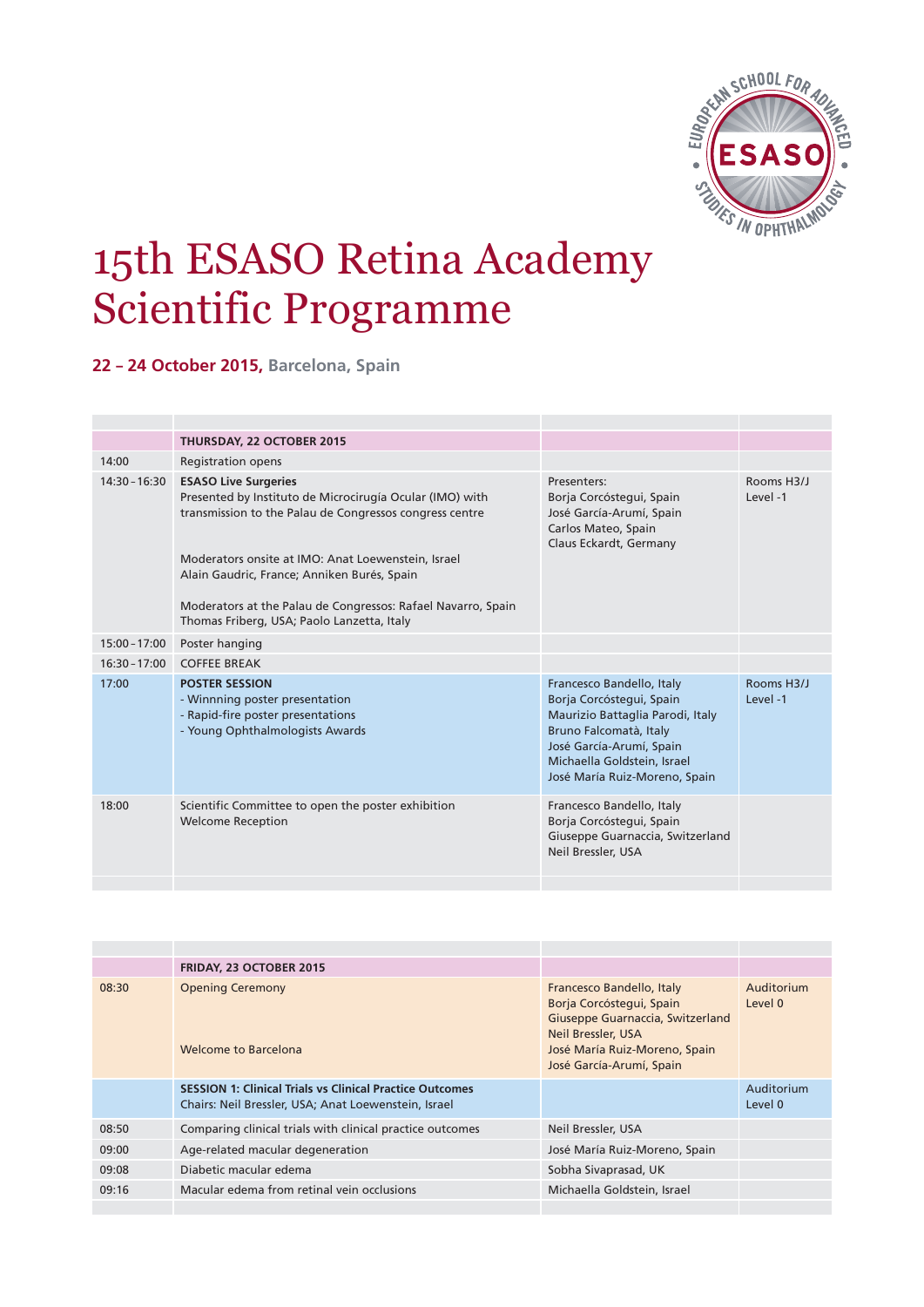

|                 | <b>FRIDAY, 23 OCTOBER 2015</b>                                                                                                  |                                                                                             |                                 |
|-----------------|---------------------------------------------------------------------------------------------------------------------------------|---------------------------------------------------------------------------------------------|---------------------------------|
| 09:24           | <b>ESASO Style Roundtable Discussion</b><br>Questions from the audience<br>Chairs: Neil Bressler, USA; Anat Loewenstein, Israel | Panel: Michaella Goldstein, Israel<br>José María Ruiz-Moreno, Spain<br>Sobha Sivaprasad, UK |                                 |
|                 | <b>SESSION 2: Central Serous Chorioretinopathy</b><br>Chairs: Alain Gaudric, France; José Cunha-Vaz, Portugal                   |                                                                                             | Auditorium<br>Level 0           |
| 09:55           | Diagnosis and imaging                                                                                                           | Adrian Koh, Singapore                                                                       |                                 |
| 10:05           | <b>Medical therapy</b>                                                                                                          | Alain Gaudric, France                                                                       |                                 |
| 10:15           | Laser and photodynamic therapy                                                                                                  | Michaella Goldstein, Israel                                                                 |                                 |
| 10:25           | <b>ESASO Style Debate</b><br>PDT vs laser                                                                                       | Adrian Koh, Singapore vs<br>Michaella Goldstein, Israel                                     |                                 |
| 10:45           | Lectio Magistralis: Intravitreous injections and intraocular pressure                                                           | <b>Rupert Bourne, UK</b>                                                                    | Auditorium<br>Level 0           |
| 11:00           | <b>COFFEE BREAK</b>                                                                                                             |                                                                                             |                                 |
|                 | <b>SESSION 3: Uveitis</b><br>Chairs: Yan Guex-Crosier, Switzerland; Phuc Lehoang, France                                        |                                                                                             | Auditorium<br>Level 0           |
| 11:30           | Update on diagnosis                                                                                                             | Yan Guex-Crosier, Switzerland                                                               |                                 |
| 11:40           | Update on emerging therapy                                                                                                      | Phuc Lehoang, France                                                                        |                                 |
| 11:50           | Macular edema in uveitis                                                                                                        | Anniken Burés, Spain                                                                        |                                 |
| 12:00           | Keypad case: Uveitis & cataract                                                                                                 | Paolo Lanzetta, Italy                                                                       |                                 |
| 12:07           | Keypad case: Uveitis & glaucoma                                                                                                 | Rupert Bourne, UK                                                                           |                                 |
| 12:15           | The ESASO Master Class Sessions: Sessions concurrent:<br>Delegates to attend one session from the choice below                  |                                                                                             |                                 |
|                 | MasterClass 1: Imaging: Revolution in diagnosis and<br>monitoring macular diseases                                              | Anniken Burés, Spain<br>Pearse Keane, UK<br>Sobha Sivaprasad, UK                            | Room F<br>Level -1              |
|                 | <b>MasterClass 2: Tumors</b>                                                                                                    | Ann Schalenbourg, Switzerland<br>Leonidas Zografos, Switzerland                             | Room H1<br>Level -1             |
|                 | MasterClass 3: Myopic maculopathies                                                                                             | Carlos Mateo, Spain<br>Rafael Navarro, Spain                                                | Room A<br>Level -1              |
|                 | MasterClass 4: Geographic atrophy in AMD                                                                                        | Camiel Boon, Netherlands<br>Jordi Monés, Spain                                              | Room H <sub>2</sub><br>Level -1 |
|                 | MasterClass 5: Management of retinal capillary non-perfusion<br>in retinal vein occlusions                                      | José Cunha-Vaz, Portugal<br>Alain Gaudric, France                                           | Rooms H3/J<br>Level -1          |
| 13:15           | <b>LUNCH</b>                                                                                                                    |                                                                                             |                                 |
| $14:15 - 14:55$ | <b>Industry Innovation Sessions</b>                                                                                             |                                                                                             | Rooms H3/J<br>Level-1           |
| 15:00           | Lectio Magistralis: Challenges for women in ophthalmology                                                                       | Anat Loewenstein, Israel                                                                    | Auditorium<br>Level 0           |
|                 | SESSION 4: Anti-VEGF vs PRP in Proliferative Diabetic Retinopathy<br>Chairs: Susan Bressler, USA; Francesco Bandello, Italy     |                                                                                             | Auditorium<br>Level 0           |
| 15:05           | Worsening or improvement in diabetic retinopathy severity level<br>after anti-VEGF for DME                                      |                                                                                             |                                 |
| 15:15           | Results of DRCR.net trial of PRP vs. anti-VEGF for proliferative<br>diabetic retinopathy                                        | Neil Bressler, USA                                                                          |                                 |
|                 |                                                                                                                                 |                                                                                             |                                 |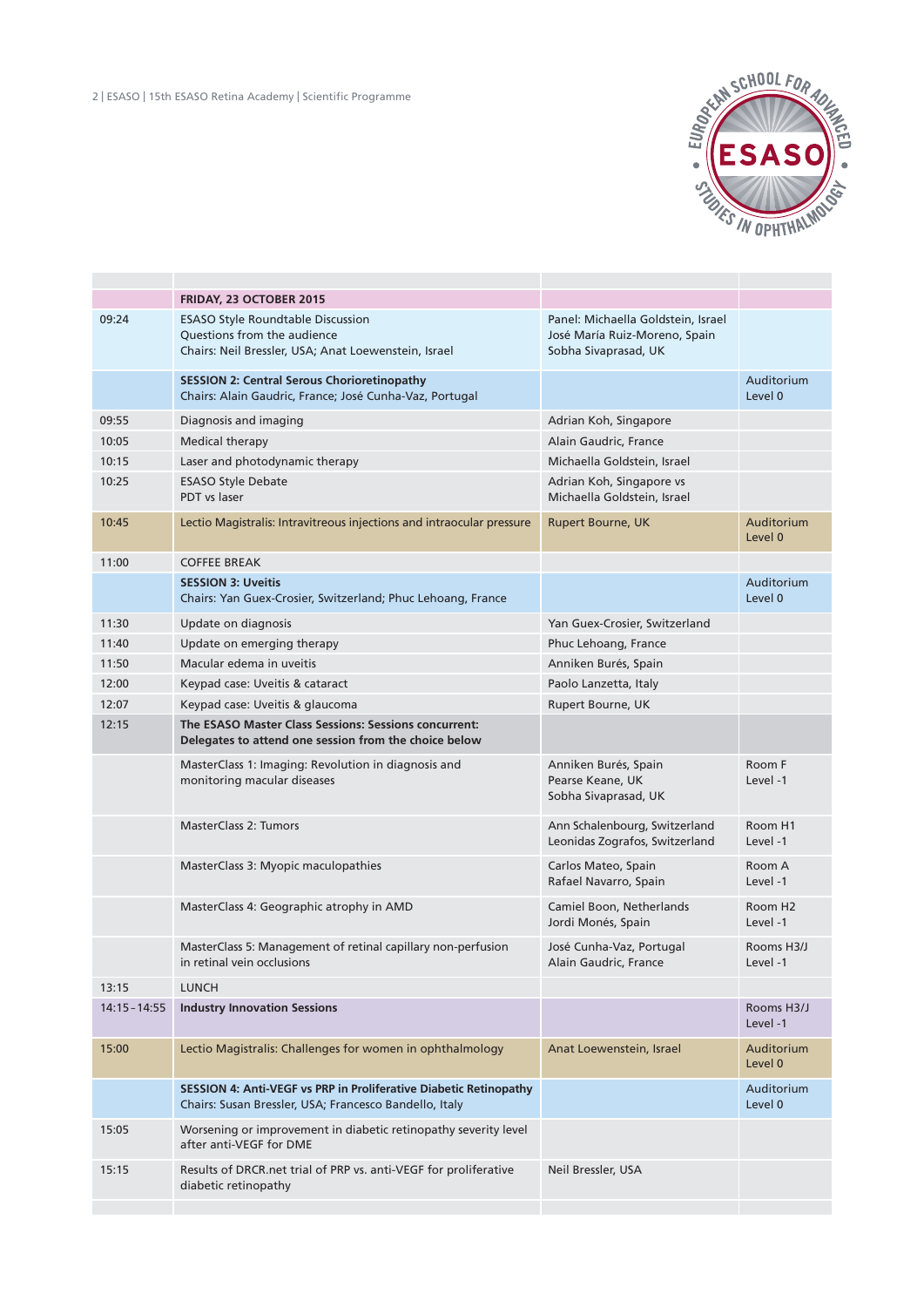

|       | FRIDAY, 23 OCTOBER 2015                                                                                                                   |                                                                                                                                                      |                       |
|-------|-------------------------------------------------------------------------------------------------------------------------------------------|------------------------------------------------------------------------------------------------------------------------------------------------------|-----------------------|
| 15:30 | <b>Panel Discussion</b><br>Chairs: Francesco Bandello, Italy; Susan Bressler, USA                                                         | Panel: Thomas Friberg, USA<br>José García-Arumí, Spain<br>Paolo Lanzetta, Italy<br>Jordi Monés, Spain                                                |                       |
|       | <b>SESSION 5: Cataract Surgery in Macular Diseases</b><br>Chairs: Borja Corcóstegui, Spain; Paolo Lanzetta, Italy                         |                                                                                                                                                      | Auditorium<br>Level 0 |
| 16:05 | Cataract surgery in eyes with macular edema                                                                                               | Gianni Virgili, Italy                                                                                                                                |                       |
| 16:15 | Keypad case: Cataract surgery in eyes with DME                                                                                            | Itay Chowers, Israel                                                                                                                                 |                       |
| 16:22 | Keypad case: Cataract surgery in proliferative diabetic retinopathy                                                                       | Thomas Friberg, USA                                                                                                                                  |                       |
| 16:29 | Keypad case: Cataract surgery in eyes with intermediate stage<br>of AMD                                                                   | Rafael Navarro, Spain                                                                                                                                |                       |
| 16:36 | Keypad case: Cataract surgery in eyes with neovascular AMD                                                                                | Paolo Lanzetta, Italy                                                                                                                                |                       |
| 16:43 | Keypad case: Cataract surgery in eyes with macular edema from<br>retinal vein occlusions                                                  | Theo Empeslides, UK                                                                                                                                  |                       |
| 16:50 | <b>ESASO Style Roundtable Discussion</b><br><b>Ouestions from the audience</b><br>Chairs: Borja Corcóstegui, Spain; Paolo Lanzetta, Italy | Panel: Itay Chowers, Israel<br>Theo Empeslides, UK<br>Thomas Friberg, USA<br>Paolo Lanzetta, Italy<br>Rafael Navarro, Spain<br>Gianni Virgili, Italy |                       |
| 17:05 | <b>XOVA Awards</b>                                                                                                                        |                                                                                                                                                      | Auditorium<br>Level 0 |
| 17:35 | Chair summary and close                                                                                                                   |                                                                                                                                                      | Auditorium<br>Level 0 |
|       |                                                                                                                                           |                                                                                                                                                      |                       |

|       | <b>SATURDAY, 24 OCTOBER 2015</b>                                                                    |                                                                                                                                                         |                       |
|-------|-----------------------------------------------------------------------------------------------------|---------------------------------------------------------------------------------------------------------------------------------------------------------|-----------------------|
|       | SESSION 6: ME in Diabetic Retinopathy and in RVO<br>Chair: Francesco Bandello, Italy                |                                                                                                                                                         | Auditorium<br>Level 0 |
| 09:00 | Results of DRCR.net comparative trials for DME                                                      | Susan Bressler, USA                                                                                                                                     |                       |
| 09:10 | Dexamethasone implant as first and second line treatment for DME                                    | José García-Arumí, Spain                                                                                                                                |                       |
| 09:20 | Treatment protocol for DME                                                                          |                                                                                                                                                         |                       |
| 09:30 | Management of retinal non-perfusion during treatment of<br>macular edema for retinal vein occlusion | Anat Loewenstein, Israel                                                                                                                                |                       |
| 09:40 | <b>ESASO Style Debate</b><br>Is there still a role for laser to treat DME?                          | Neil Bressler, USA vs<br>Susan Bressler, USA                                                                                                            |                       |
| 10:00 | <b>ESASO Graduation Ceremony</b>                                                                    | Francesco Bandello, Italy<br>Bruno Falcomatà, Italy<br>Maurizio Battaglia Parodi, Italy<br>Borja Corcóstegui, Spain<br>Giuseppe Guarnaccia, Switzerland | Auditorium<br>Level 0 |
|       | <b>SESSION 7: Dystrophies</b><br>Chairs: Camiel Boon, Netherlands; José Cunha-Vaz, Portugal         |                                                                                                                                                         | Auditorium<br>Level 0 |
| 10:15 | Novelties in imaging                                                                                | Itay Chowers, Israel                                                                                                                                    |                       |
|       |                                                                                                     |                                                                                                                                                         |                       |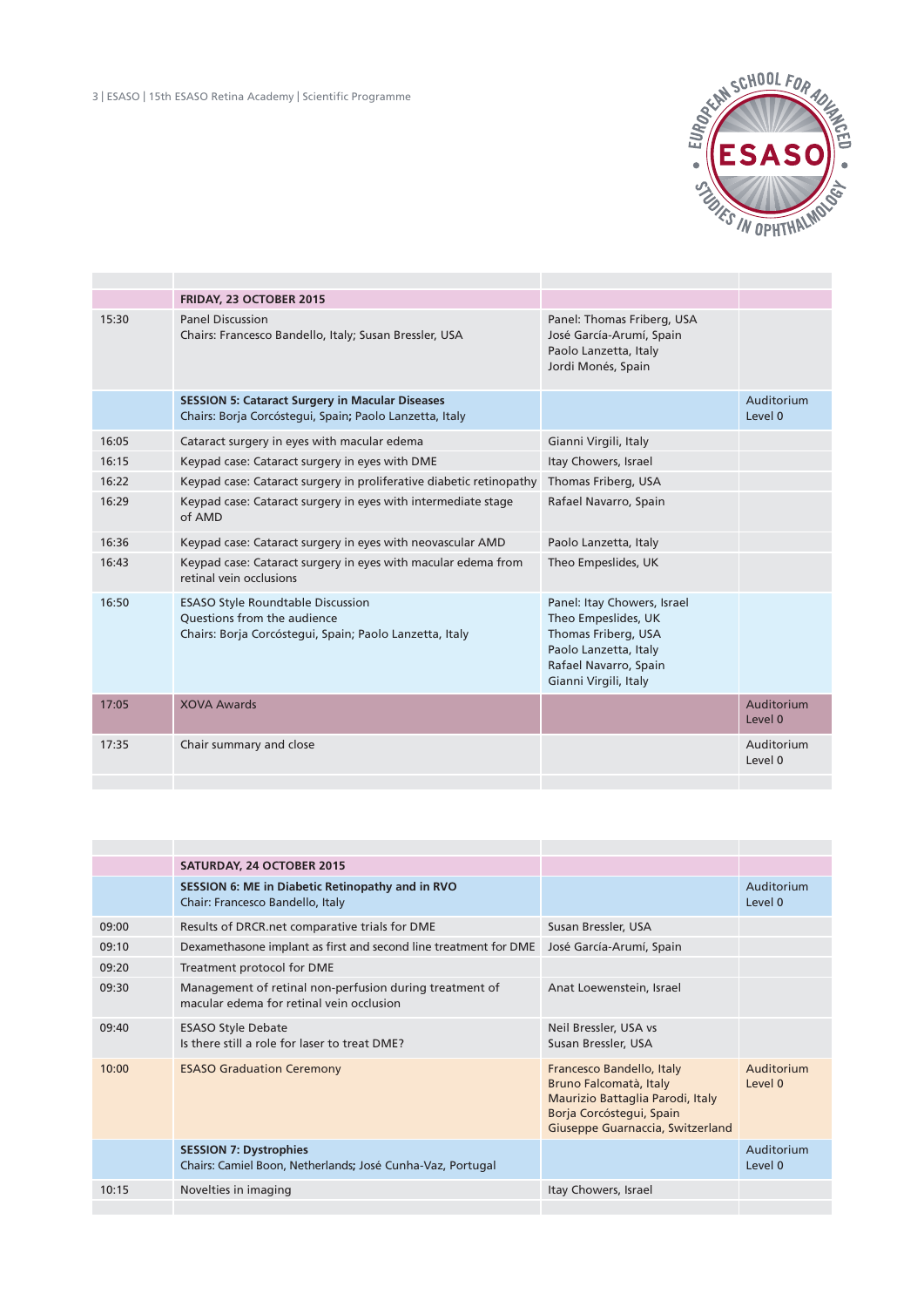

|       | <b>SATURDAY, 24 OCTOBER 2015</b>                                                                                                             |                                                                                                                                                                                                                                                                |                       |
|-------|----------------------------------------------------------------------------------------------------------------------------------------------|----------------------------------------------------------------------------------------------------------------------------------------------------------------------------------------------------------------------------------------------------------------|-----------------------|
| 10:25 | Gene therapy                                                                                                                                 | Camiel Boon, Netherlands                                                                                                                                                                                                                                       |                       |
| 10:35 | Stem cell therapy                                                                                                                            | James Bainbridge, UK                                                                                                                                                                                                                                           |                       |
| 10:45 | Keypad Case: Retinitis pigmentosa                                                                                                            | Fabiana D'Esposito, Italy                                                                                                                                                                                                                                      |                       |
| 10:55 | Keypad Case: Cone dystrophy                                                                                                                  | Fabiana D'Esposito, Italy                                                                                                                                                                                                                                      |                       |
| 11:05 | <b>COFFEE BREAK</b>                                                                                                                          |                                                                                                                                                                                                                                                                |                       |
|       | <b>SESSION 8: Retinamour -</b><br><b>Clinical Cases of Medical and Surgical Retina</b><br>Chairs: Thomas Friberg, USA; Adrian Koh, Singapore |                                                                                                                                                                                                                                                                | Auditorium<br>level 0 |
| 11:30 | Clinical Presentation of 8 Clinical Cases<br>Chairs: Adrian Koh, Singapore; Thomas Friberg, USA                                              | Panel: Theo Empeslides, UK<br>José García-Arumí, Spain<br>Michaella Goldstein, Israel<br>Yan Guex-Crosier, Switzerland<br>Paolo Lanzetta, Italy<br>Phuc Lehoang, France<br>Anat Loewenstein, Israel<br>Rafael Navarro, Spain<br>Leonidas Zografos, Switzerland |                       |
| 13:00 | Chair summary and close                                                                                                                      | Francesco Bandello, Italy                                                                                                                                                                                                                                      | Auditorium<br>Level 0 |
|       |                                                                                                                                              |                                                                                                                                                                                                                                                                |                       |

Main Sessions Industry Innovation Sessions Lectio Magistralis ESASO Style Roundtable Discussion MasterClasses Ceremony/Awards **XOVA**